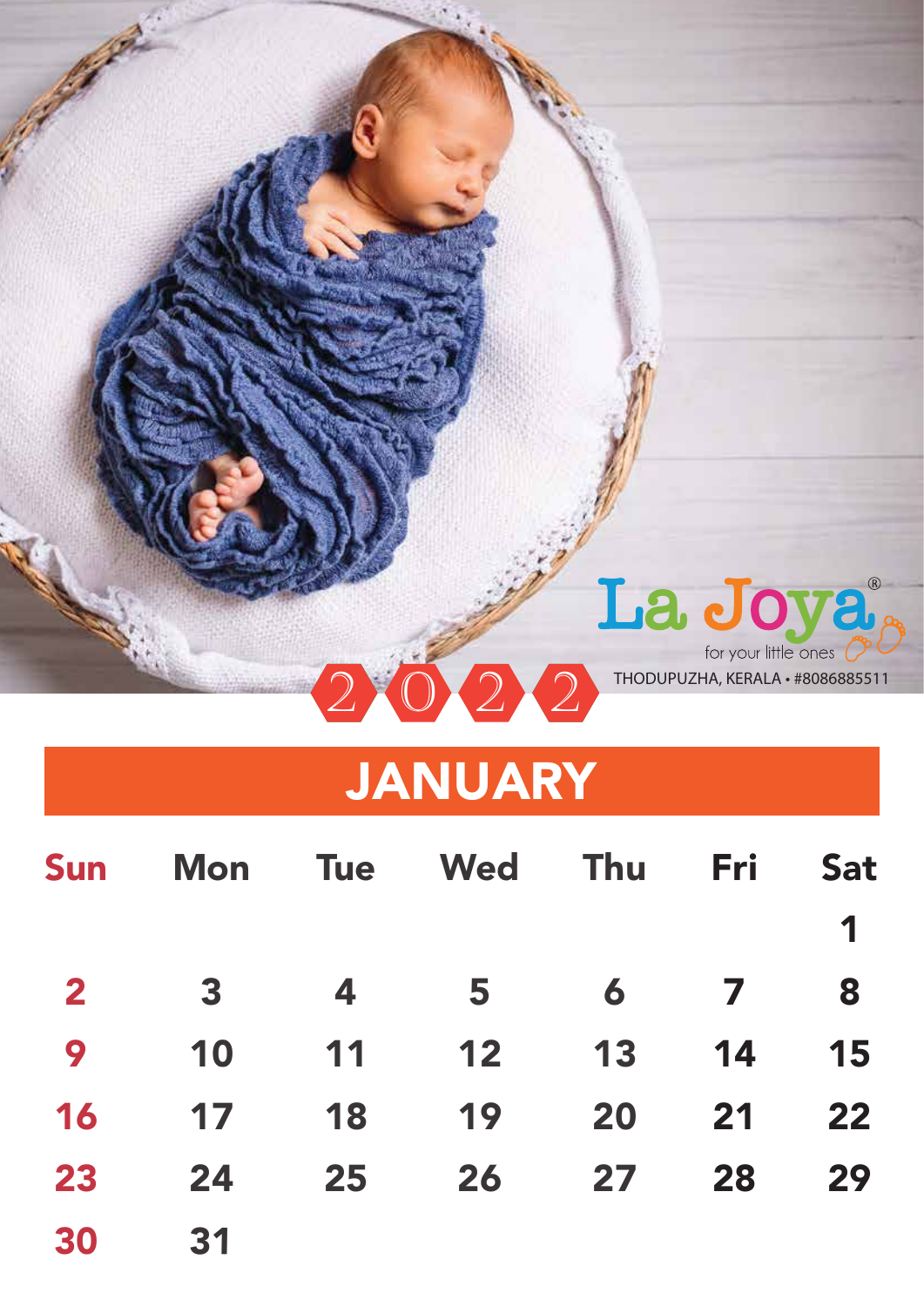

#### FEBRUARY

| Sun |                 |             | Mon Tue Wed Thu Fri     |                         |                         | <b>Sat</b>      |
|-----|-----------------|-------------|-------------------------|-------------------------|-------------------------|-----------------|
|     |                 | $\mathbf 1$ | $\overline{\mathbf{2}}$ | $\overline{\mathbf{3}}$ | $\overline{\mathbf{4}}$ | $5\overline{5}$ |
| 6   | $\overline{7}$  | 8           | $\overline{9}$          |                         | 10 11 12                |                 |
| 13  | $\overline{14}$ | 15          | 16                      | 17 18                   |                         | 19              |
| 20  | 21              | 21          | 23                      | 24 25                   |                         | 26              |
| 27  | 28              |             |                         |                         |                         |                 |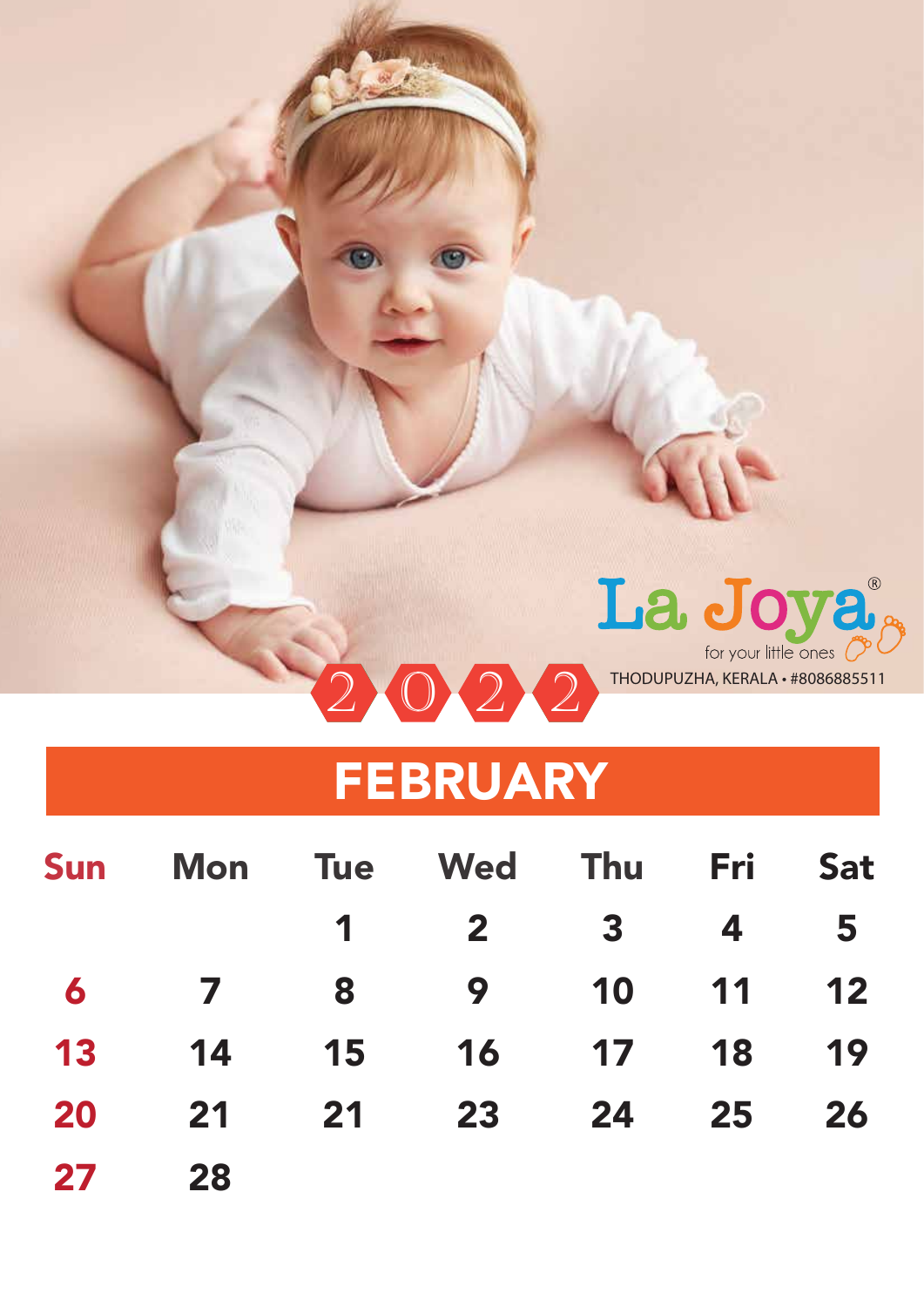

## MARCH

| <b>Sun</b> | Mon            |             | Tue Wed Thu  |                         | Fri | <b>Sat</b> |
|------------|----------------|-------------|--------------|-------------------------|-----|------------|
|            |                | $\mathbf 1$ | $\mathbf{2}$ | $\overline{\mathbf{3}}$ | 4   | 5          |
| 6          | $\overline{7}$ | 8           | 9            | 10                      | 11  | 12         |
| 13         | 14             | 15          | <b>16</b>    | $\overline{17}$         | 18  | 19         |
| 20         | 21             | 22          | 23           | 24                      | 25  | 26         |
| 27         | 28             | 29          | 30           | 31                      |     |            |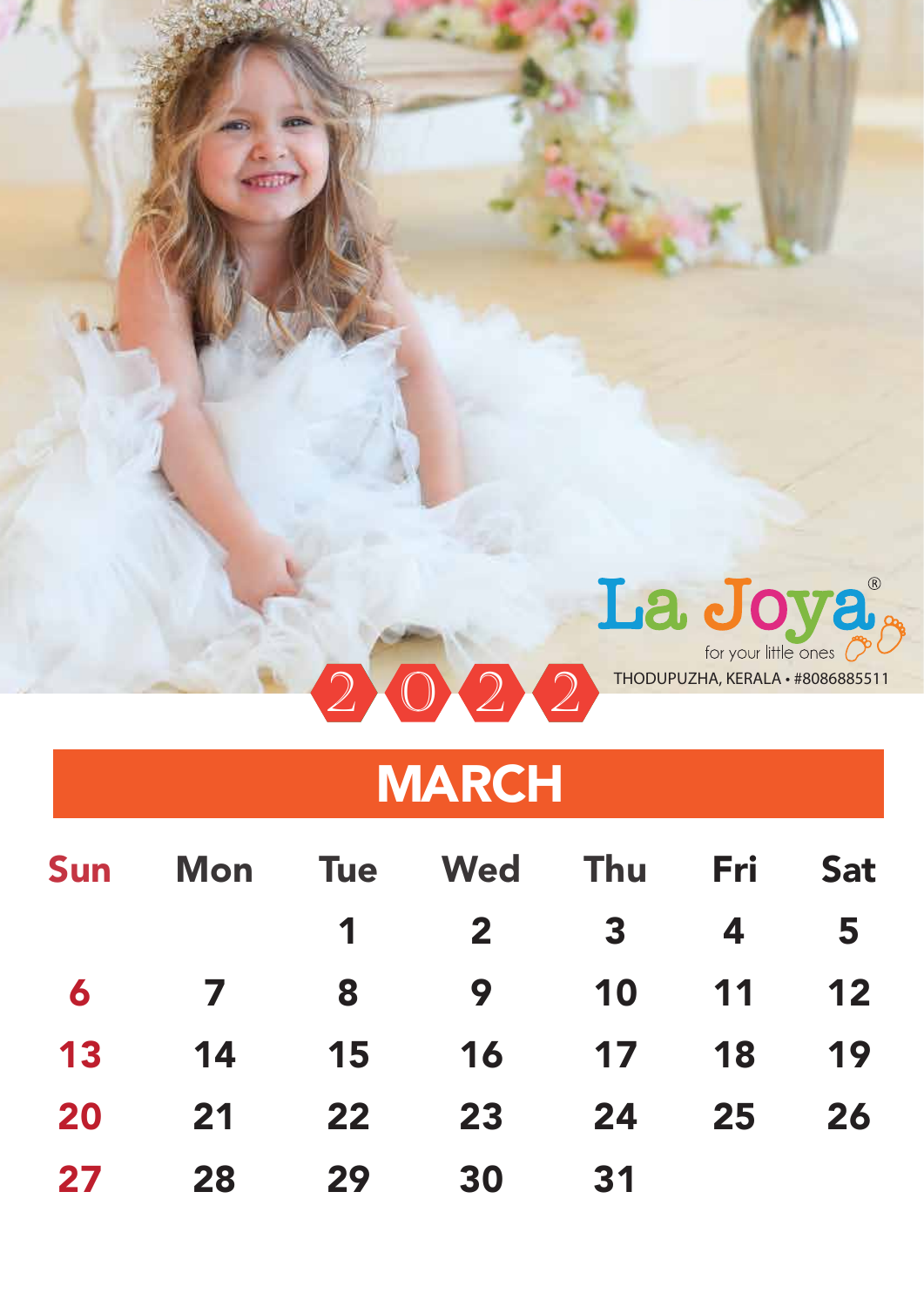

## APRIL

| Sun |    |                 | Mon Tue Wed Thu |    | Fri         | <b>Sat</b>              |
|-----|----|-----------------|-----------------|----|-------------|-------------------------|
|     |    |                 |                 |    | $\mathbf 1$ | $\overline{\mathbf{2}}$ |
| 03  | 04 | 05              | 06              | 07 | 08          | 09                      |
| 10  | 11 | $\overline{12}$ | 13              |    | 14 15       | 16                      |
| 17  | 18 | 19              | 20              |    | 21 22       | 23                      |
| 24  | 25 | 26              | 27 <sub>2</sub> | 28 | 29          | 30                      |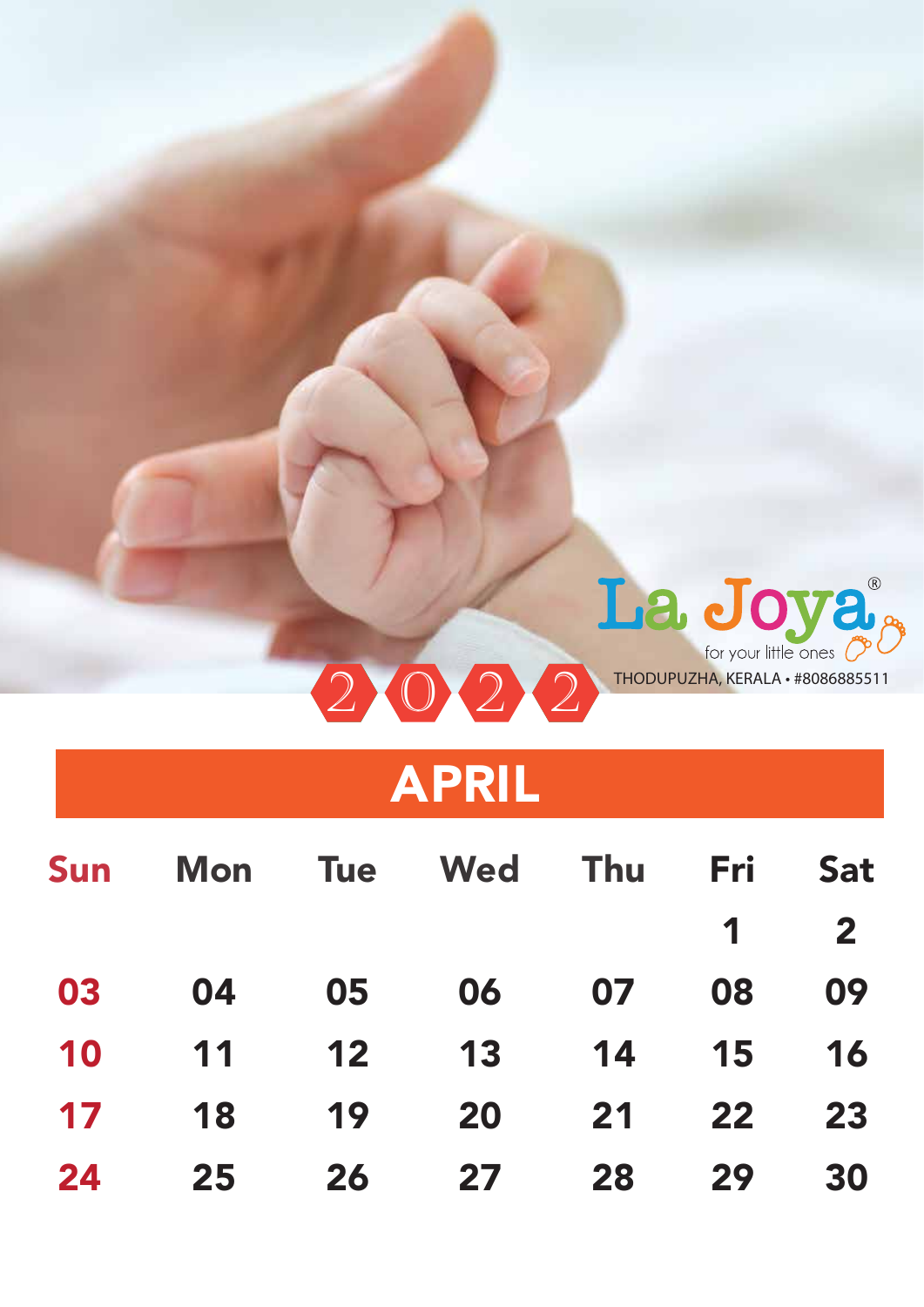

THODUPUZHA, KERALA • #8086885511

## **MAY**

| <b>SUN</b>     | <b>MON</b>   | <b>TUE</b>              | WED THU FRI    |      |                            | <b>SAT</b> |
|----------------|--------------|-------------------------|----------------|------|----------------------------|------------|
| $\overline{1}$ | $\mathbf{2}$ | $\overline{\mathbf{3}}$ | $\overline{4}$ | $-5$ | $\overline{\mathbf{6}}$    |            |
| 8              | 9            | $-10$                   | 11 12          |      | $\overline{\phantom{0}13}$ | 14         |
| 15             | 16           | $\overline{17}$         | 18             | 19   | 20                         | 21         |
| 22             | 23           | 24                      | 25             | 26   | 27                         | 28         |
| 29             | 30           | 31                      |                |      |                            |            |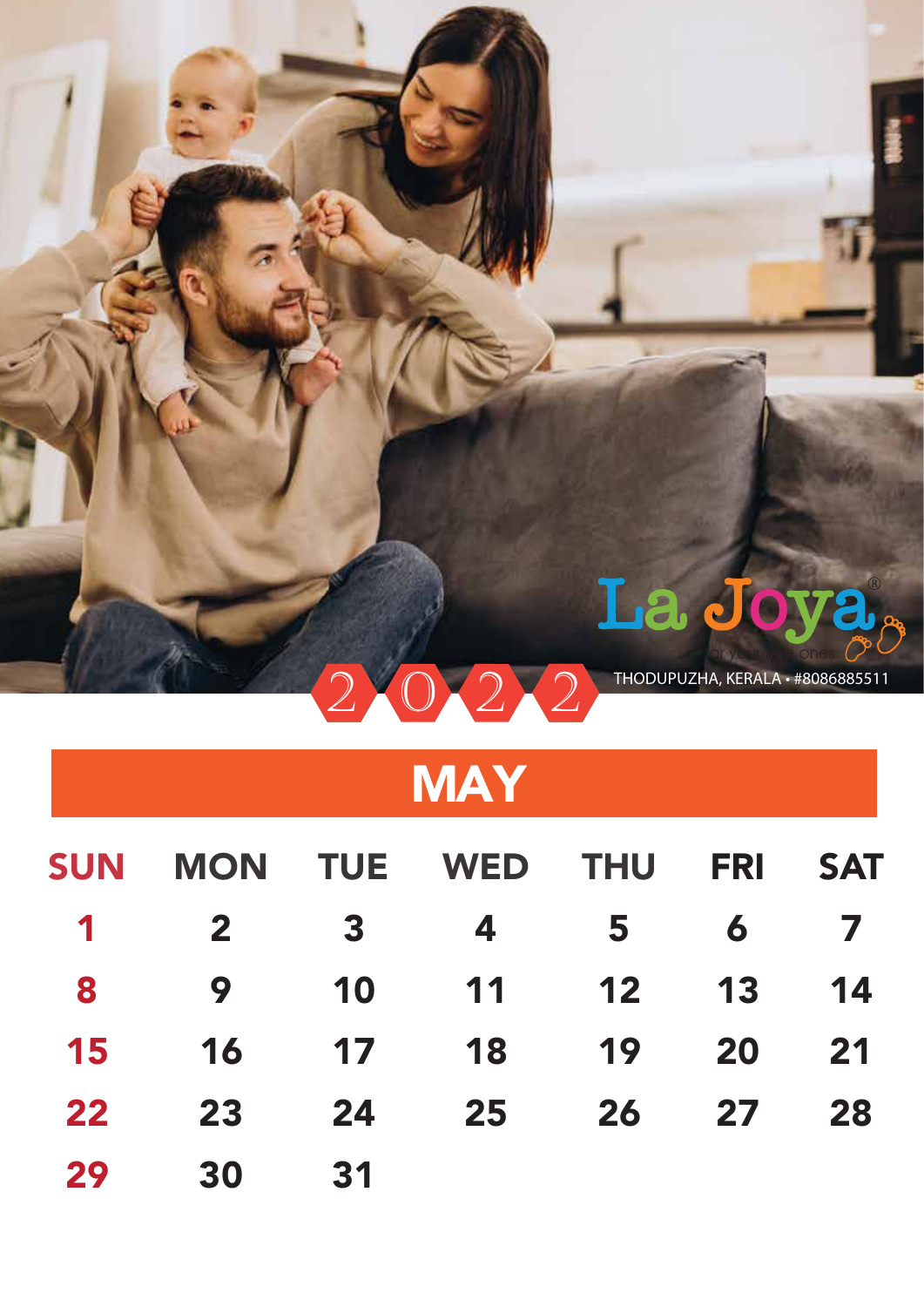

## JUNE

| <b>SUN</b> | <b>MON</b> | <b>TUE</b>                | WED THU |                | <b>FRI</b>              | <b>SAT</b> |
|------------|------------|---------------------------|---------|----------------|-------------------------|------------|
|            |            |                           | 1       | $\mathbf{2}$   | $\overline{\mathbf{3}}$ | 4          |
| 5          | 6          | $\overline{7}$            | 8       | $\overline{9}$ | 10                      | 11         |
| 12         | 13         | 14                        | 15      | 16             | 17                      | 18         |
| 19         | 20         | $\overline{\mathbf{2}}$ 1 | 22      | 23             | 24                      | 25         |
| 26         | 27         | 28                        | 29      | 30             |                         |            |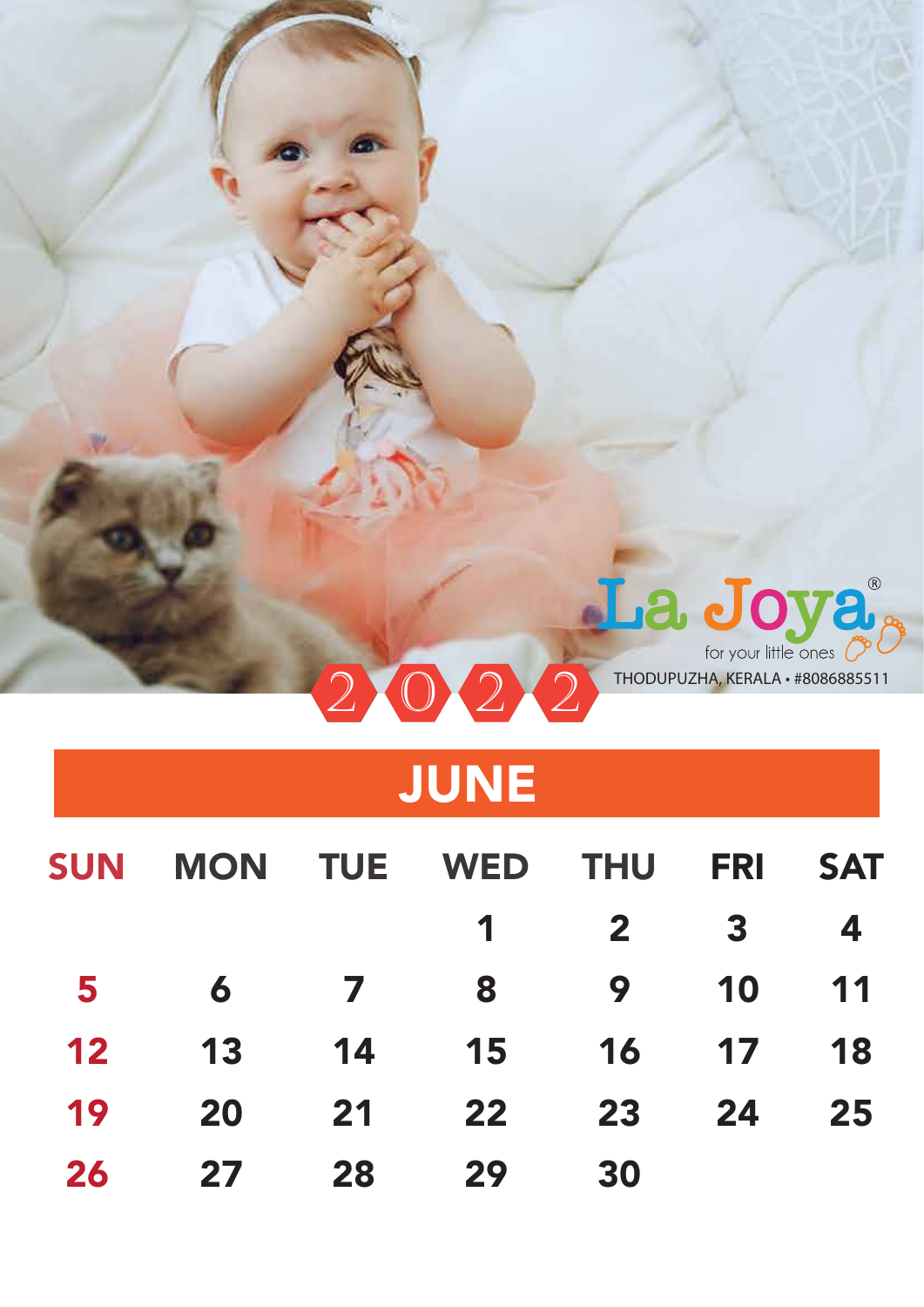

THODUPUZHA, KERALA • #8086885511

# JULY

0 2 2

| <b>SUN</b>              | <b>MON</b>      | <b>TUE</b>              | WED THU         |                         | <b>FRI</b>     | <b>SAT</b>   |
|-------------------------|-----------------|-------------------------|-----------------|-------------------------|----------------|--------------|
|                         |                 |                         |                 |                         | $\overline{1}$ | $\mathbf{2}$ |
| $\overline{\mathbf{3}}$ | 4               | $\overline{\mathbf{5}}$ | $\overline{6}$  | $\overline{\mathbf{z}}$ | 8              | 9            |
| 10                      | 11              | 12                      | 13              | 14                      | 15             | 16           |
| 17                      | 18              | 19                      | 20              | 21                      | 22             | 23           |
| 24                      | 25 <sub>2</sub> | 26                      | 27 <sub>2</sub> | 28                      | 29             | 30           |
|                         |                 |                         |                 |                         |                |              |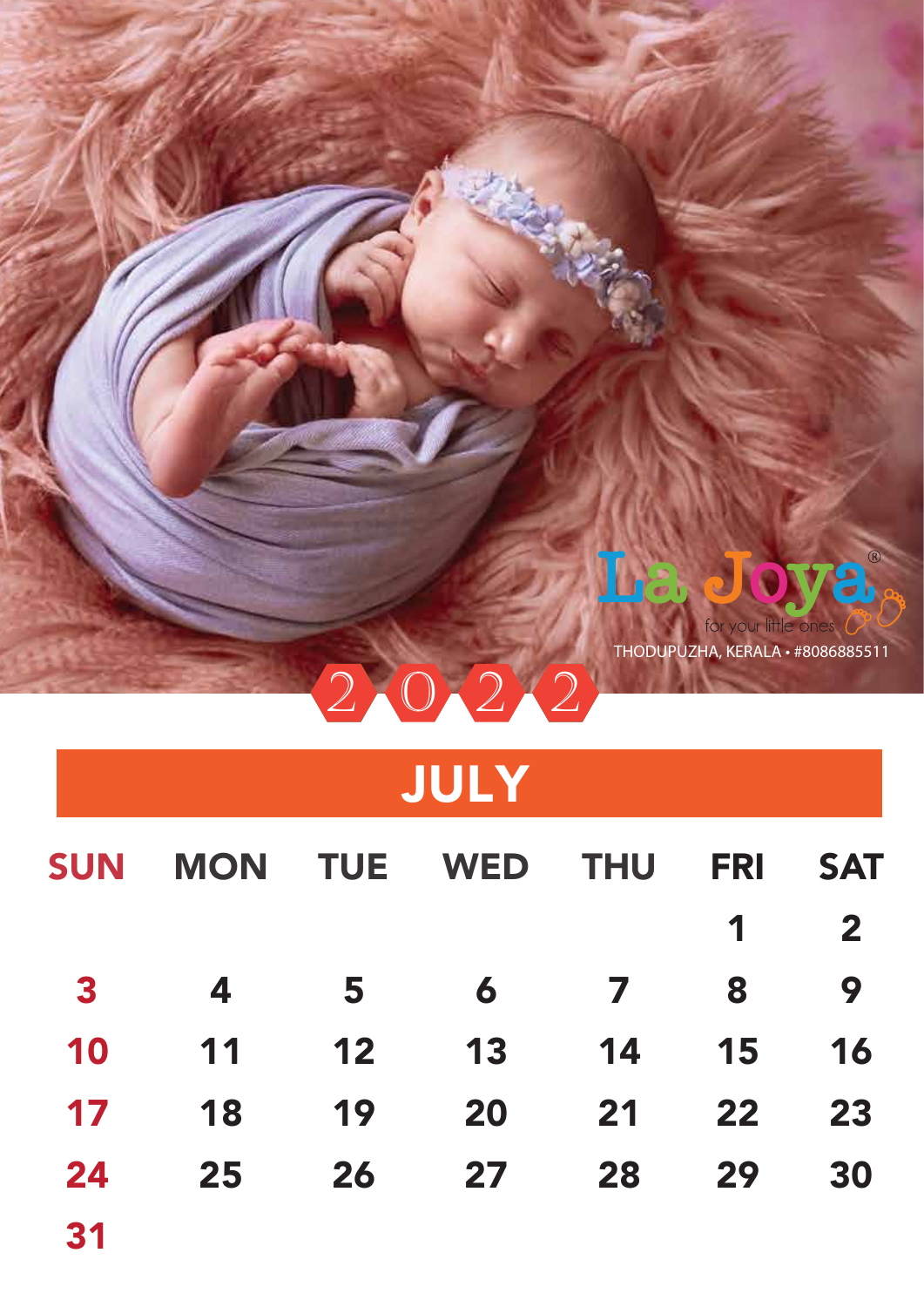

## AUGUST

| <b>SUN</b>   |                |                         | <b>MON TUE WED THU</b>  |                 | <b>FRI</b>               | <b>SAT</b> |
|--------------|----------------|-------------------------|-------------------------|-----------------|--------------------------|------------|
|              | $\overline{1}$ | $\overline{\mathbf{2}}$ | $\overline{\mathbf{3}}$ | 4               | $\overline{\phantom{0}}$ | $\bullet$  |
| $\mathbf{Z}$ | 8              | - 9                     | 10                      | $\overline{11}$ | $\overline{12}$          | 13         |
| 14           | 15             | 16                      | 17 18                   |                 | 19                       | 20         |
| 21           | 22             | 23                      | 24                      | 25              | 26                       | 27         |
| 28           | 29             | 30                      | 31                      |                 |                          |            |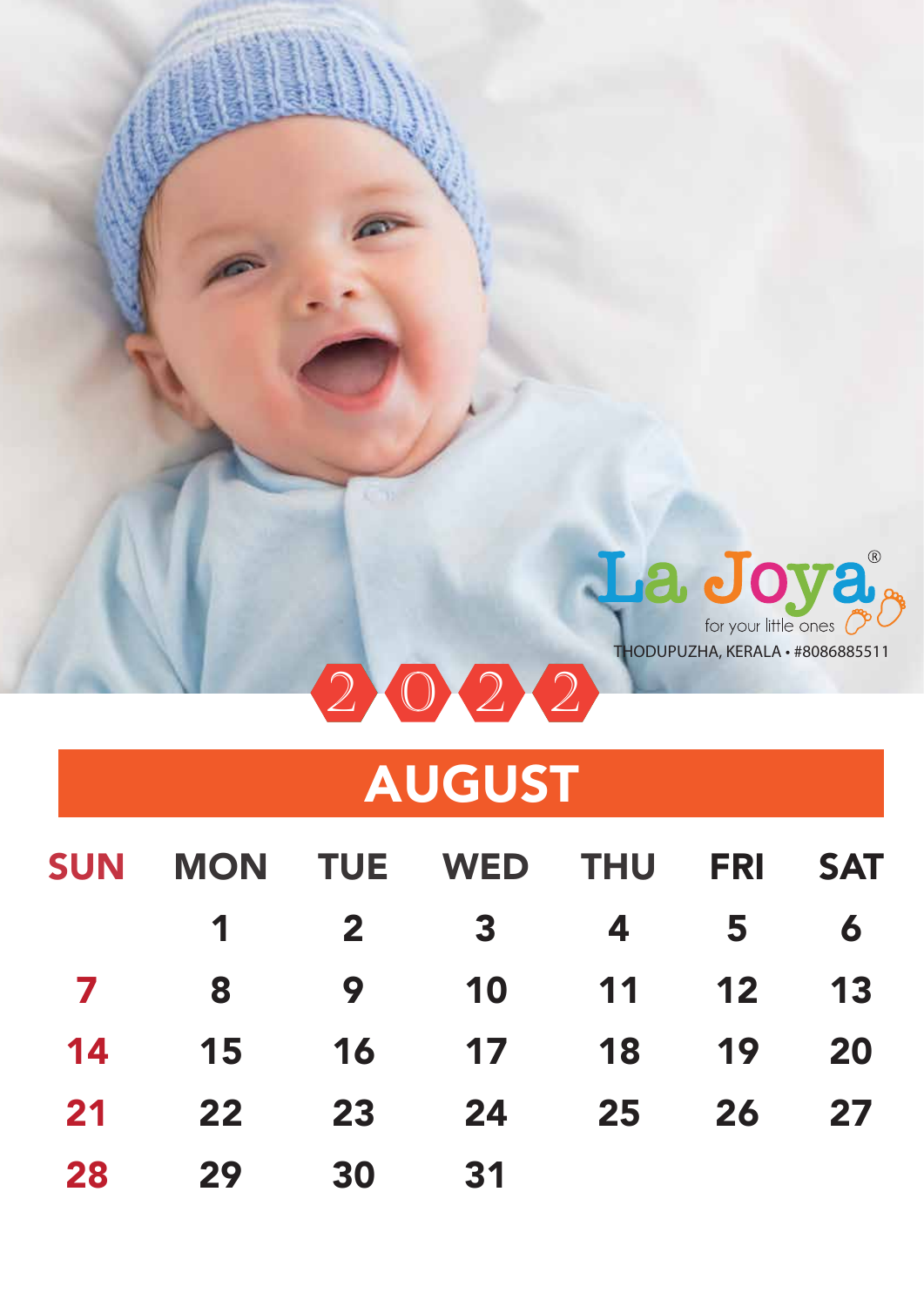

0 2 2

### SEPTEMBER

| <b>SUN</b>              | <b>MON</b> |                          | <b>TUE WED THU</b> |                             | <b>FRI</b>   | <b>SAT</b>              |
|-------------------------|------------|--------------------------|--------------------|-----------------------------|--------------|-------------------------|
|                         |            |                          |                    | $\overline{1}$              | $\mathbf{2}$ | $\overline{\mathbf{3}}$ |
| $\overline{\mathbf{4}}$ | $-5$       | $\overline{\mathbf{6}}$  | $\overline{7}$     | 8                           | 9            | 10                      |
| 11                      | 12         | $\overline{\mathbf{13}}$ | $\overline{14}$    | $\overline{\phantom{1}}$ 15 | 16           | 17                      |
| 18                      | 19         | 20                       | 21                 | 22                          | 23           | 24                      |
| 25                      | 26         | 27 <sub>2</sub>          | 28                 | 29                          | 30           |                         |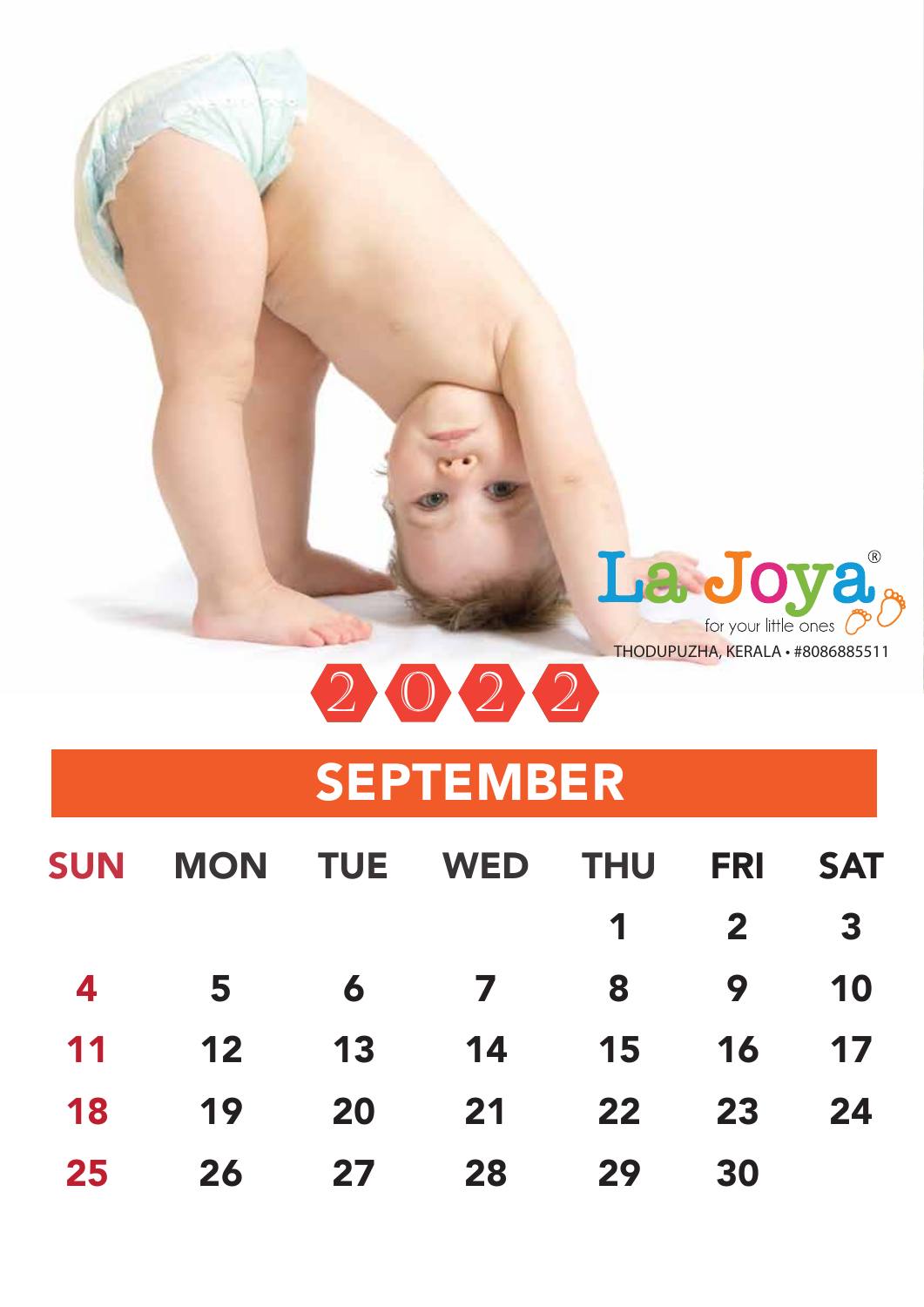

### **OCTOBER**

| <b>SUN</b>   | <b>MON</b>              | <b>TUE</b> | WED THU |    | <b>FRI</b> | <b>SAT</b> |
|--------------|-------------------------|------------|---------|----|------------|------------|
|              |                         |            |         |    |            | 1          |
| $\mathbf{2}$ | $\overline{\mathbf{3}}$ | 4          | 5       | 6  | 7          | 8          |
| 9            | 10                      | 11         | 12      | 13 | 14         | 15         |
| 16           | 17                      | 18         | 19      | 20 | 21         | 22         |
| 23           | 24                      | 25         | 26      | 27 | 28         | 29         |
| 30           | 31                      |            |         |    |            |            |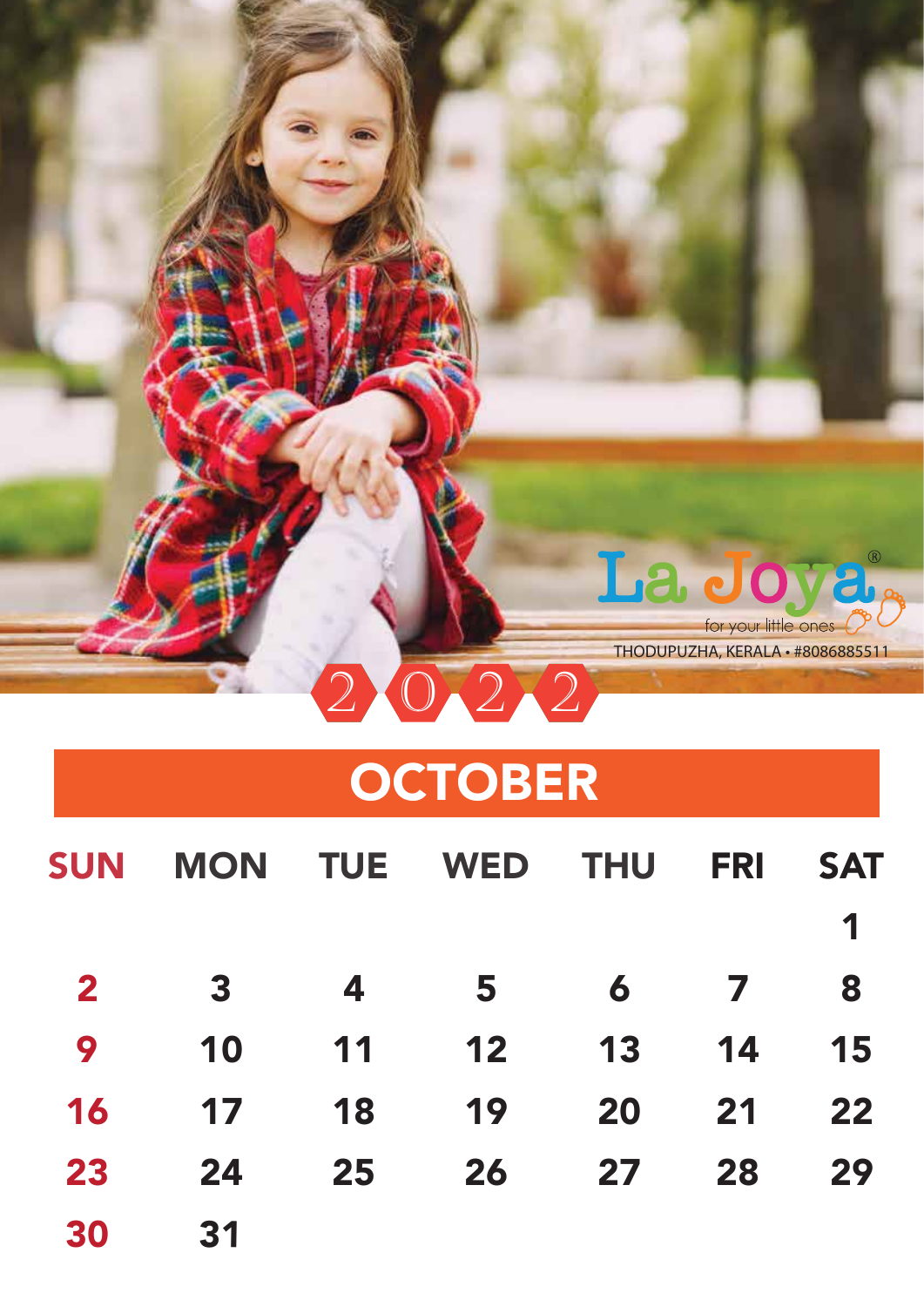

## NOVEMBER

| <b>SUN</b> | <b>MON</b>     | <b>TUE</b>               | WED THU      |                         | <b>FRI</b> | <b>SAT</b> |
|------------|----------------|--------------------------|--------------|-------------------------|------------|------------|
|            |                | 1                        | $\mathbf{2}$ | $\overline{\mathbf{3}}$ | 4          | 5          |
| 6          | $\overline{7}$ | $\overline{\phantom{a}}$ | 9            | 10                      | $-11$      | 12         |
| 13         | 14             | <b>15</b>                | 16           | $\overline{17}$         | 18         | 19         |
| 20         | 21             | 22                       | 23           | 24                      | 25         | 26         |
| 27         | 28             | 29                       | 30           |                         |            |            |